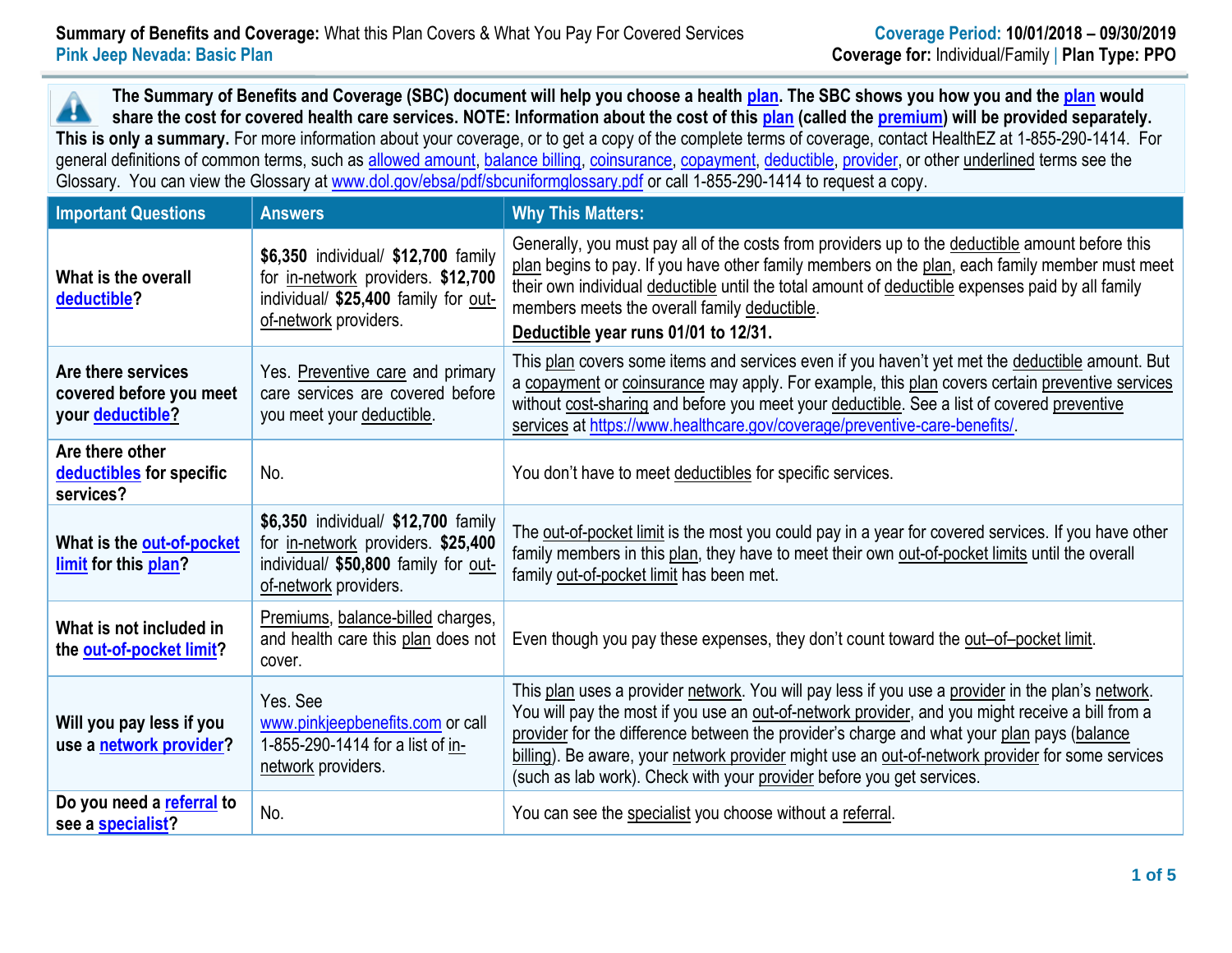| All <b>copayment</b> and <b>coinsurance</b> costs shown in this chart are after your <b>deductible</b> has been met, if a <b>deductible</b> applies. |                                                     |                                                                                                                                              |                                                             |                                                                                                                                                                    |  |  |
|------------------------------------------------------------------------------------------------------------------------------------------------------|-----------------------------------------------------|----------------------------------------------------------------------------------------------------------------------------------------------|-------------------------------------------------------------|--------------------------------------------------------------------------------------------------------------------------------------------------------------------|--|--|
| <b>Common</b><br><b>Services You May Need</b><br><b>Medical Event</b>                                                                                |                                                     | <b>What You Will Pay</b><br><b>Network Provider</b><br><b>Out-of-Network Provider</b><br>(You will pay the least)<br>(You will pay the most) |                                                             | <b>Limitations, Exceptions, &amp; Other Important</b><br><b>Information</b>                                                                                        |  |  |
|                                                                                                                                                      | Primary care visit to treat an<br>injury or illness | First three visits: \$35/visit;<br>then 0% Coinsurance                                                                                       | 50% Coinsurance                                             | Deductible does not apply to copay.                                                                                                                                |  |  |
| If you visit a health                                                                                                                                | <b>Specialist visit</b>                             | First three visits: \$35/visit;<br>then 0% Coinsurance                                                                                       | 50% Coinsurance                                             | Deductible does not apply to copay.                                                                                                                                |  |  |
| care provider's office<br>or clinic                                                                                                                  | Preventive care/screening/<br>immunization          | No charge                                                                                                                                    | 50% Coinsurance                                             | You may have to pay for services that aren't<br>preventive. Ask your provider if the services<br>needed are preventive. Then check what your<br>plan will pay for. |  |  |
| If you have a test                                                                                                                                   | Diagnostic test (x-ray, blood<br>work)              | Outpatient: \$35/First three<br>visits; then 0%<br>Coinsurance<br>Inpatient: 0% Coinsurance                                                  | 50% Coinsurance                                             | None                                                                                                                                                               |  |  |
|                                                                                                                                                      | Imaging (CT/PET scans, MRIs)                        | 0% Coinsurance                                                                                                                               | 50% Coinsurance                                             | Precertification required                                                                                                                                          |  |  |
| If you need drugs to                                                                                                                                 | Generic drugs                                       | Retail: \$15/Prescription<br>Mail order: \$45/Prescription                                                                                   |                                                             | Retail and mail order available up to 90-day<br>supply. Deductible does not apply.                                                                                 |  |  |
| treat your illness or<br>condition                                                                                                                   | Preferred brand drugs                               | Retail: \$45/Prescription<br>Mail order: \$135/Prescription                                                                                  |                                                             | Retail and mail order available up to 90-day<br>supply. Deductible does not apply.                                                                                 |  |  |
| More information about<br>prescription drug                                                                                                          | Non-preferred brand drugs                           |                                                                                                                                              | Retail: \$90/Prescription<br>Mail order: \$270/Prescription | Retail and mail order available up to 90-day<br>supply. Deductible does not apply.                                                                                 |  |  |
| coverage is available at<br>www.pinkjeepbenefits.com.                                                                                                | <b>Specialty drugs</b>                              | Retail & Mail order: 20% Coinsurance, up to \$200<br>maximum                                                                                 |                                                             | Retail and mail order available up to 30-day<br>supply                                                                                                             |  |  |
| If you have outpatient                                                                                                                               | Facility fee (e.g., ambulatory<br>surgery center)   | 0% Coinsurance                                                                                                                               | 50% Coinsurance                                             | Preauthorization required for procedures<br>performed outside of a physician's office.                                                                             |  |  |
| surgery                                                                                                                                              | Physician/surgeon fees                              | 0% Coinsurance                                                                                                                               | 50% Coinsurance                                             |                                                                                                                                                                    |  |  |
|                                                                                                                                                      | <b>Emergency room care</b>                          | 0% Coinsurance                                                                                                                               | 0% Coinsurance                                              | None                                                                                                                                                               |  |  |
| If you need immediate<br>medical attention                                                                                                           | <b>Emergency medical</b><br>transportation          | 0% Coinsurance                                                                                                                               | 0% Coinsurance                                              | True emergency covered at in-network level                                                                                                                         |  |  |
|                                                                                                                                                      | <b>Urgent care</b>                                  | 0% Coinsurance                                                                                                                               | 50% Coinsurance                                             | None                                                                                                                                                               |  |  |

\* For more information about limitations and exceptions, see the plan or policy document at [www.pinkjeepbenefits.com.](http://www.pinkjeepbenefits.com/) **2 of 5**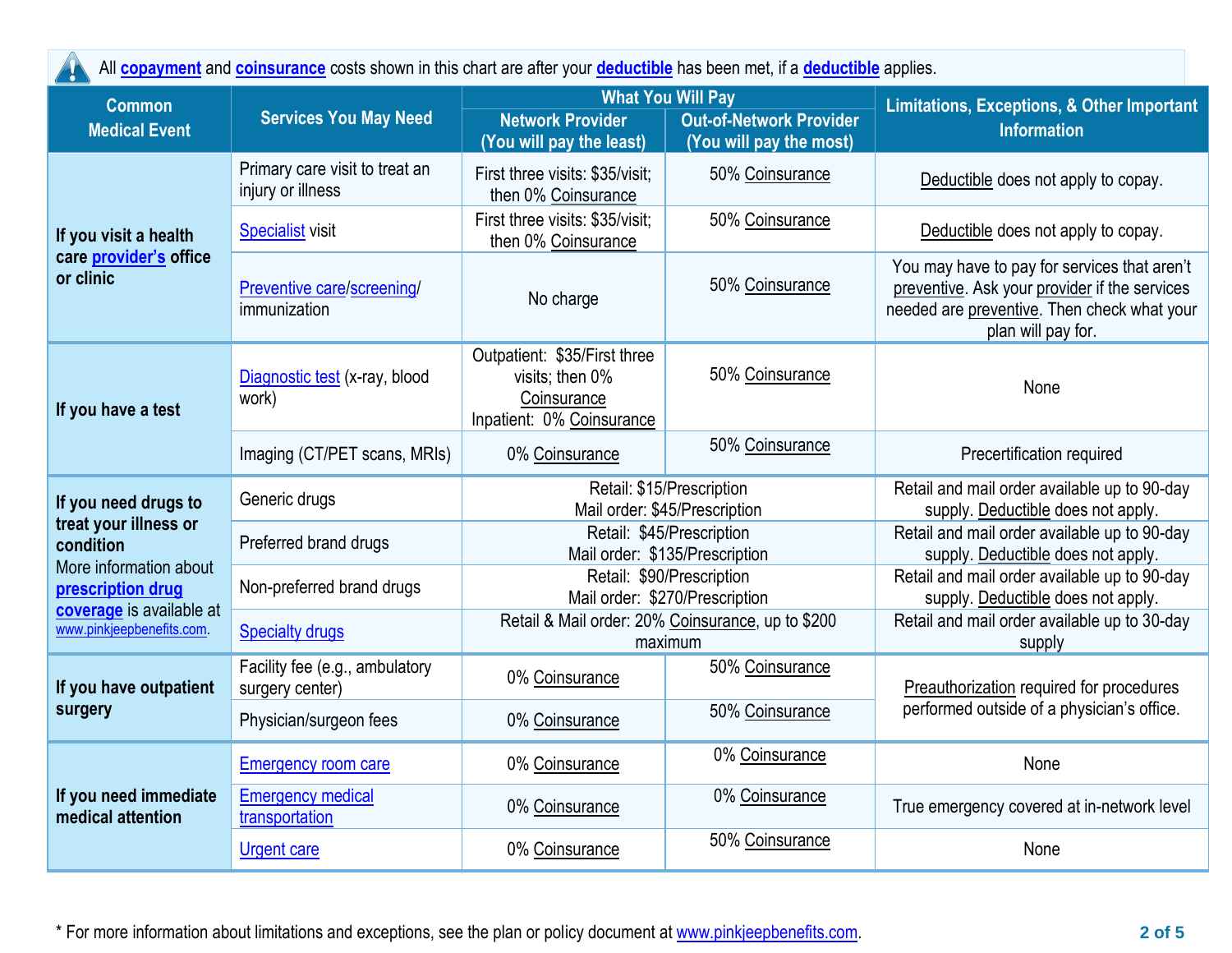All **[copayment](https://www.healthcare.gov/sbc-glossary/#copayment)** and **[coinsurance](https://www.healthcare.gov/sbc-glossary/#coinsurance)** costs shown in this chart are after your **[deductible](https://www.healthcare.gov/sbc-glossary/#deductible)** has been met, if a **[deductible](https://www.healthcare.gov/sbc-glossary/#deductible)** applies.

| <b>Common</b>                                                          |                                              |                                                        | <b>What You Will Pay</b>                                  | <b>Limitations, Exceptions, &amp; Other Important</b><br><b>Information</b>                                                                             |  |
|------------------------------------------------------------------------|----------------------------------------------|--------------------------------------------------------|-----------------------------------------------------------|---------------------------------------------------------------------------------------------------------------------------------------------------------|--|
| <b>Medical Event</b>                                                   | <b>Services You May Need</b>                 | <b>Network Provider</b><br>(You will pay the least)    | <b>Out-of-Network Provider</b><br>(You will pay the most) |                                                                                                                                                         |  |
| If you have a hospital                                                 | Facility fee (e.g., hospital room)           | 0% Coinsurance                                         | 50% Coinsurance                                           | <b>Preauthorization required</b>                                                                                                                        |  |
| stay                                                                   | Physician/surgeon fees                       | 0% Coinsurance                                         | 50% Coinsurance                                           | <b>Preauthorization required</b>                                                                                                                        |  |
| If you need mental<br>health, behavioral                               | <b>Outpatient services</b>                   | First three visits: \$35/visit;<br>then 0% Coinsurance | 50% Coinsurance                                           | Deductible does not apply to copay.                                                                                                                     |  |
| health, or substance<br>abuse services                                 | Inpatient services                           | 0% Coinsurance                                         | 50% Coinsurance                                           | <b>Preauthorization required</b>                                                                                                                        |  |
|                                                                        | Office visits                                | No Charge                                              | 50% Coinsurance                                           | Cost sharing does not apply to certain                                                                                                                  |  |
| If you are pregnant                                                    | Childbirth/delivery professional<br>services | 0% Coinsurance                                         | 50% Coinsurance                                           | preventive services. Depending on the type of<br>services, coinsurance may apply. Maternity                                                             |  |
|                                                                        | Childbirth/delivery facility<br>services     | 0% Coinsurance                                         | 50% Coinsurance                                           | care may include tests and services described<br>elsewhere in the SBC (i.e. ultrasound).                                                                |  |
|                                                                        | Home health care                             | 0% Coinsurance                                         | 50% Coinsurance                                           | Preauthorization required<br>100 visit limit per year.                                                                                                  |  |
|                                                                        | <b>Rehabilitation services</b>               | 0% Coinsurance                                         | 50% Coinsurance                                           | 25 combined visit limit per year.                                                                                                                       |  |
| If you need help<br>recovering or have<br>other special health         | <b>Habilitation services</b>                 | 0% Coinsurance                                         | 50% Coinsurance                                           | Preauthorization required for occupational or<br>speech therapy.<br>Preauthorization required for physical therapy<br>visits in excess of annual limit. |  |
| needs                                                                  | <b>Skilled nursing care</b>                  | 0% Coinsurance                                         | 50% Coinsurance                                           | Preauthorization required<br>60-day limit per year.                                                                                                     |  |
|                                                                        | Durable medical equipment                    | 0% Coinsurance                                         | 50% Coinsurance                                           | Precertification required for charges in excess<br>of \$1,000.                                                                                          |  |
|                                                                        | <b>Hospice services</b>                      | 0% Coinsurance                                         | 50% Coinsurance                                           | Preauthorization required                                                                                                                               |  |
| If your child needs                                                    | Children's eye exam                          | No Charge                                              | Not Covered                                               | Limit of 1 routine exam per year.                                                                                                                       |  |
| dental or eye care                                                     | Children's glasses                           | <b>Not Covered</b>                                     | Not Covered                                               | None                                                                                                                                                    |  |
| $\mathbf{A}$ and $\mathbf{A}$ and $\mathbf{A}$<br>$\sim$ $\sim$ $\sim$ | Children's dental check-up                   | Not Covered                                            | <b>Not Covered</b>                                        | None                                                                                                                                                    |  |

**Excluded Services & Other Covered Services:**

**Services Your [Plan](https://www.healthcare.gov/sbc-glossary/#plan) Generally Does NOT Cover (Check your policy or plan document for more information and a list of any other [excluded services.](https://www.healthcare.gov/sbc-glossary/#excluded-services))**

• Cosmetic surgery

• Weight loss programs

• Hearing Aids

• Bariatric Surgery

- Long-term care
- Non-emergency care when traveling outside the U.S.

\* For more information about limitations and exceptions, see the plan or policy document at [www.pinkjeepbenefits.com.](http://www.pinkjeepbenefits.com/) **3 of 5**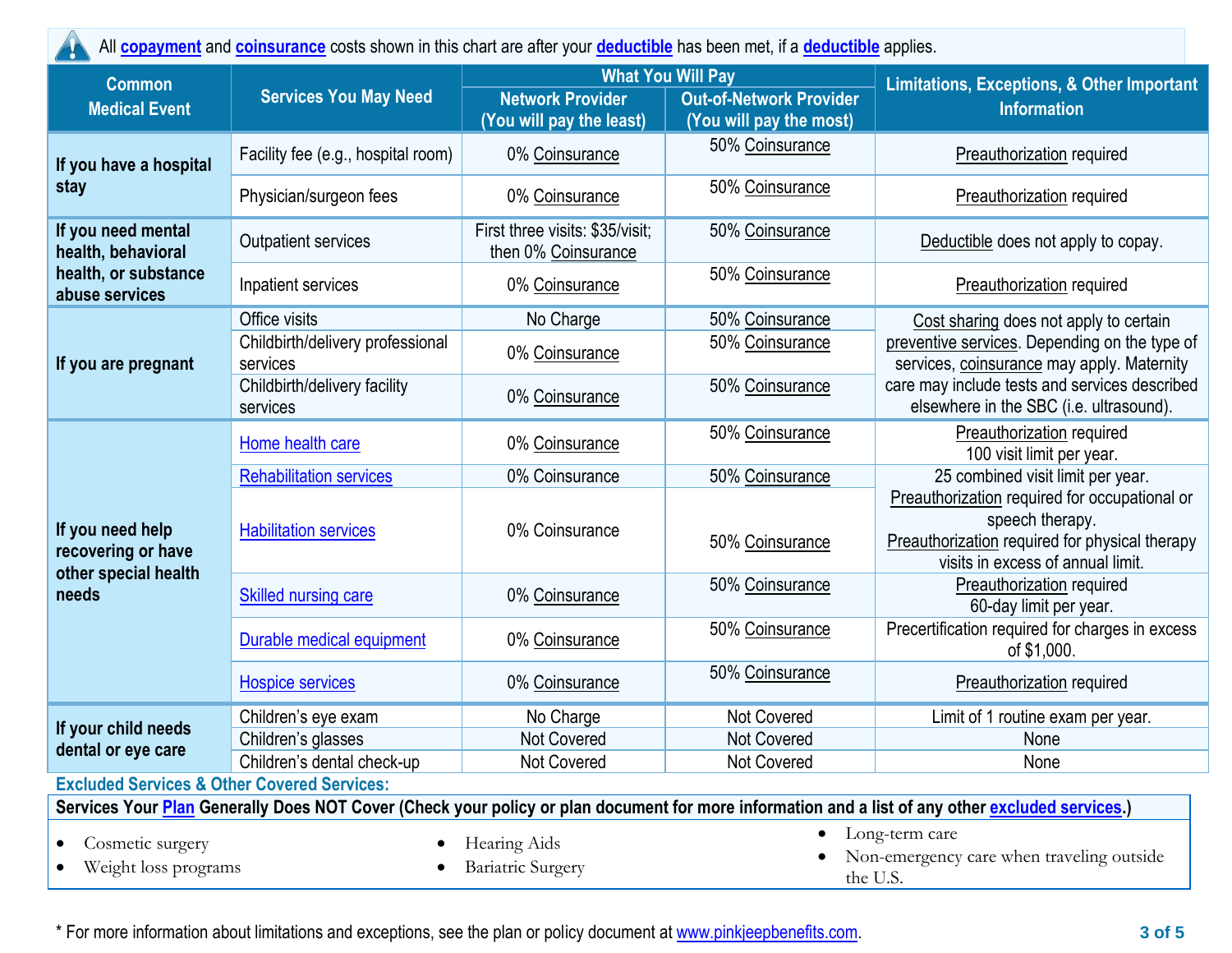| Other Covered Services (Limitations may apply to these services. This isn't a complete list. Please see your plan document.) |                                                                      |  |                                           |  |                                       |
|------------------------------------------------------------------------------------------------------------------------------|----------------------------------------------------------------------|--|-------------------------------------------|--|---------------------------------------|
|                                                                                                                              | Infertility Treatment (correction of<br>physiological abnormalities) |  | Emergency care when traveling outside the |  | Private Duty Nursing (inpatient only) |
|                                                                                                                              | Routine Eye Care (one visit/yr)                                      |  | Chiropractic Care                         |  |                                       |

Your Rights to Continue Coverage: There are agencies that can help if you want to continue your coverage after it ends. For more information on your rights to continue coverage, contact the plan at 1-855-290-1414. You may also Department of Labor's Employee Benefits Security Administration at 1-866-444-EBSA (3272) or [www.dol.gov/ebsa/healthreform,](http://www.dol.gov/ebsa/healthreform) your state insurance department, or the U.S. Department of Health and Human Services at 1-877-267-2323 x61565 or [www.cciio.cms.gov.](http://www.cciio.cms.gov/) Other coverage options may be available to you too, including buying individual insurance coverage through the Health Insurance Marketplace. For more information about the Marketplace, visit [www.HealthCare.gov](http://www.healthcare.gov/) or call 1-800-318-2596.

Your Grievance and Appeals Rights: There are agencies that can help if you have a complaint against your plan for a denial of a claim. This complaint is called a grievance or appeal. For more information about your rights, look at the explanation of benefits you will receive for that medical claim. Your plan documents also provide complete information to submit a claim, appeal, or a grievance for any reason to your plan. For more information about your rights, this notice, or assistance, contact: HealthEZ at 1-855-290-1414 or the Department of Labor's Employee Benefits Security Administration at 1-866-444-3272 or [www.dol.gov/ebsa/healthreform.](http://www.dol.gov/ebsa/healthreform)

## **Does this plan provide Minimum Essential Coverage? Yes**

If you don't have [Minimum Essential Coverage](https://www.healthcare.gov/sbc-glossary/#minimum-essential-coverage) for a month, you'll have to make a payment when you file your tax return unless you qualify for an exemption from the requirement that you have health coverage for that month.

## **Does this plan meet the Minimum Value Standards? Yes**

If your [plan](https://www.healthcare.gov/sbc-glossary/#plan) doesn't meet the [Minimum Value Standards,](https://www.healthcare.gov/sbc-glossary/#minimum-value-standard) you may be eligible for a [premium tax credit](https://www.healthcare.gov/sbc-glossary/#premium-tax-credits) to help you pay for a plan through the [Marketplace.](https://www.healthcare.gov/sbc-glossary/#marketplace)

## **Language Access Services:**

[Spanish (Español): Para obtener asistencia en Español, llame al 1-855-290-1414 [Tagalog (Tagalog): Kung kailangan ninyo ang tulong sa Tagalog tumawag sa 1-855-290-1414 [Chinese (中文): 如果需要中文的帮助,请拨打这个号码 1-855-290-1414 [Navajo (Dine): Dinek'ehgo shika at'ohwol ninisingo, kwiijigo holne' 1-855-290-1414

––––––––––––––––––––––*To see examples of how this plan might cover costs for a sample medical situation, see the next section.–––––––––––*–––––––––––

\* For more information about limitations and exceptions, see the plan or policy document at [www.pinkjeepbenefits.com.](http://www.pinkjeepbenefits.com/) **4 of 5**